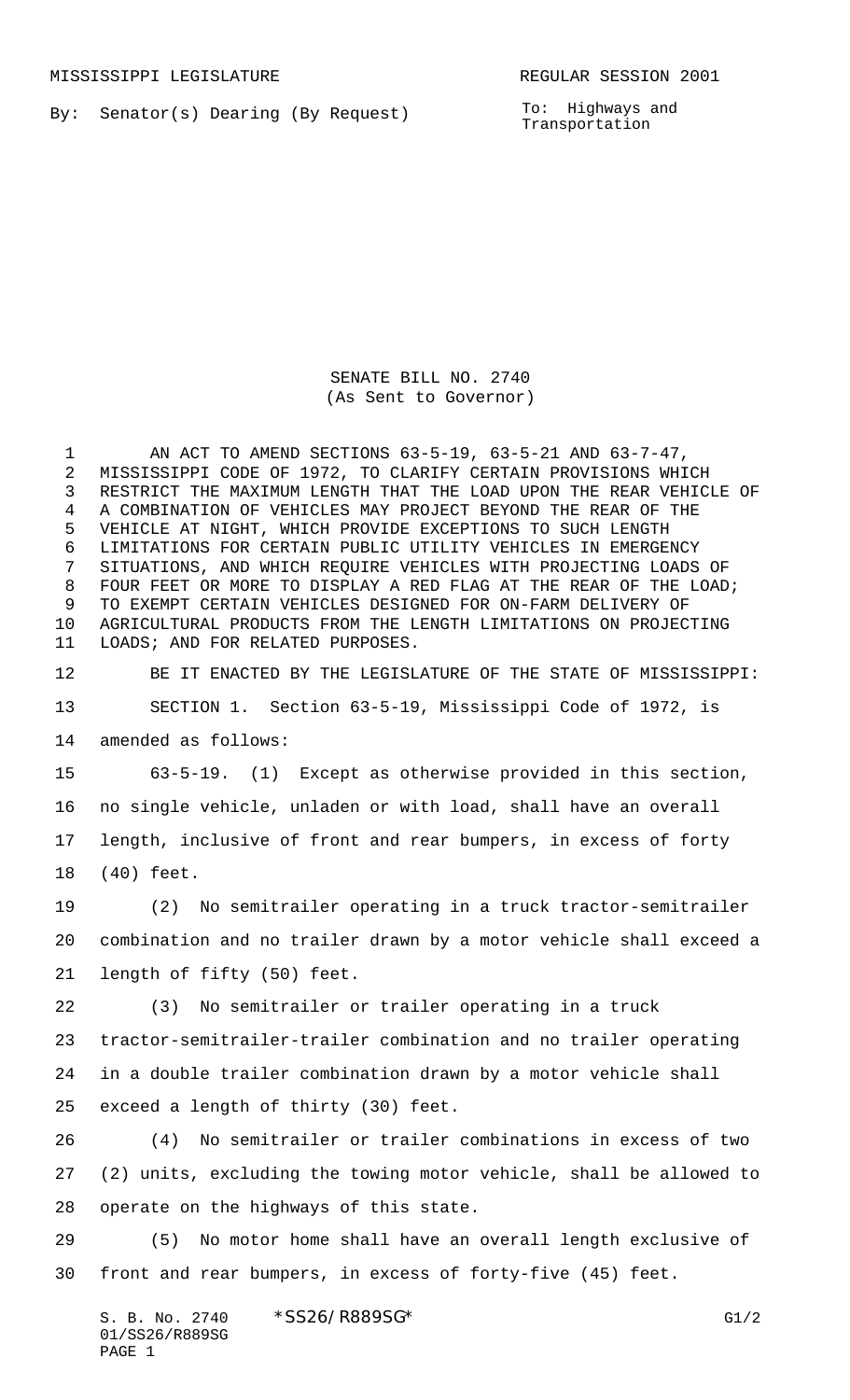(6) The load upon the rear vehicle of a combination of vehicles transporting forest or agricultural products in their natural state shall not project more than twenty-eight (28) feet beyond the rear axle of the vehicle except in the special circumstance hereinafter prescribed. If such products project more than twenty-eight (28) feet beyond the rear axle and, due to the end use for which they are intended (such as tall utility poles or light poles or the like), such products cannot be shortened without rendering them useless for the finished product for which they have been cut, then such special circumstance may be considered good cause for the obtaining of a permit which shall be procured pursuant to Section 63-5-51 before vehicles 43 transporting such products may operate. Except as otherwise provided in Section 63-5-21, any vehicle transporting projecting loads as described in this subsection that extend four (4) feet or more beyond the rear or body of the vehicle shall operate only during daylight hours, and the load on vehicles designed to transport forestry products shall be secured by at least two (2) chains, two (2) wire ropes, or two (2) nylon straps, one (1) positioned behind the front bolster and one (1) in front of the back bolster.

 (7) Except as otherwise provided in Section 63-5-21, the rear projecting load of any vehicle operating during the period described under Section 63-7-11 may not extend four (4) feet or more beyond the rear or body of the vehicle.

S. B. No. 2740 \*SS26/R889SG\* (8) The length limitations on projecting loads prescribed in this section do not apply to a single vehicle or the rear vehicle of a combination of vehicles designed for on-farm delivery and unloading of any agricultural product, in its natural or manufactured form, which is fitted with an auger or similar unloading device permanently affixed to the vehicle that extends 62 no more than eight (8) feet horizontally beyond the rear or body of the vehicle provided that no portion of such device which